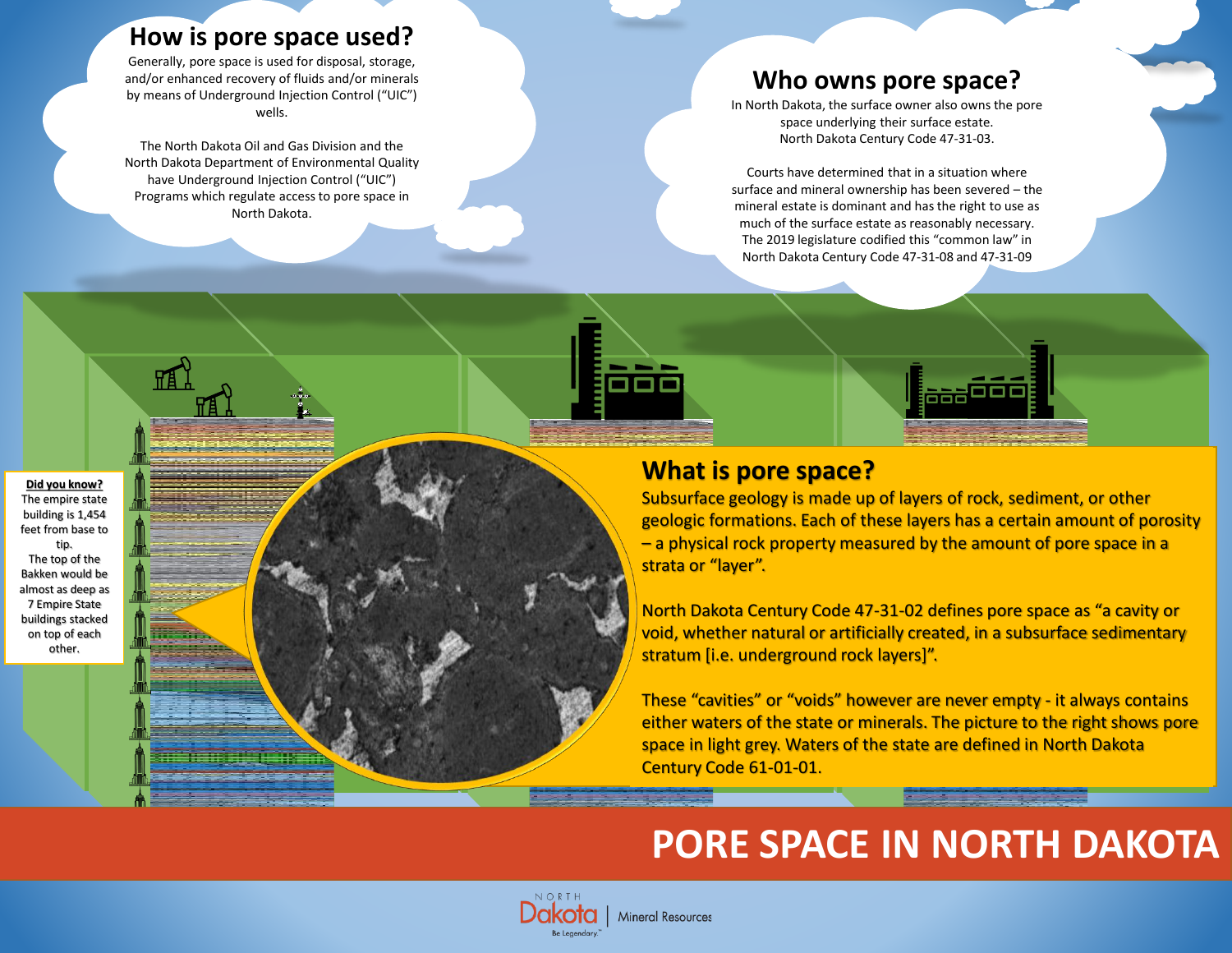# **How much pore space is used in Class II disposal wells?**

Regulation requires that 1,320 foot (1/4 mile) radius area of review be conducted. The formation's pressure, capacity, and other factors are considered when permitting a Class II disposal well. Example: In this area of review the Inyan Kara formation creates an average potential for up to 91.4 million barrels of pore space available.

### **Typical Spacing Unit Sizes**

- o **Bakken – 1280 Acre Spacing Unit**
- o **Formations Deeper than Mission Canyon**  *(except Bakken) –* **160 Acre Spacing Units**
- o **Mission Canyon - 40 Acre Spacing Unit**



*Example:* 1 mile *1280 Acre*  1,320 ft radius *Spacing Unit*  Area of Review **TA** 2 miles Inyan Kara→ **COLLA** Mission Canyon→ Bakken→

#### **Did you know?**

Pore space is not continuous. Permeability describes the ease of flow within the pore space depending on confining rock layers, pressure in the geologic zone, size of pore space and other factors..

**Mineral Resources** 

NORTH

Be Legendary

### **Are pore space owners compensated?**

*Courts have determined that in a situation where surface and mineral ownership has been severed – the mineral estate is dominant and has the right to use as much of the surface estate as reasonably necessary. The 2019 legislature codified this "common law" in North Dakota Century Code 47-31- 08 and 47-31-09 so when water is produced in a spacing unit or unitized field and disposed in the same unitor field, the pore space owner within that unit or field may not prohibit payment or demand payment for the use of pore space.*

2 miles

# **PORE SPACE USE IN CLASS II WELLS**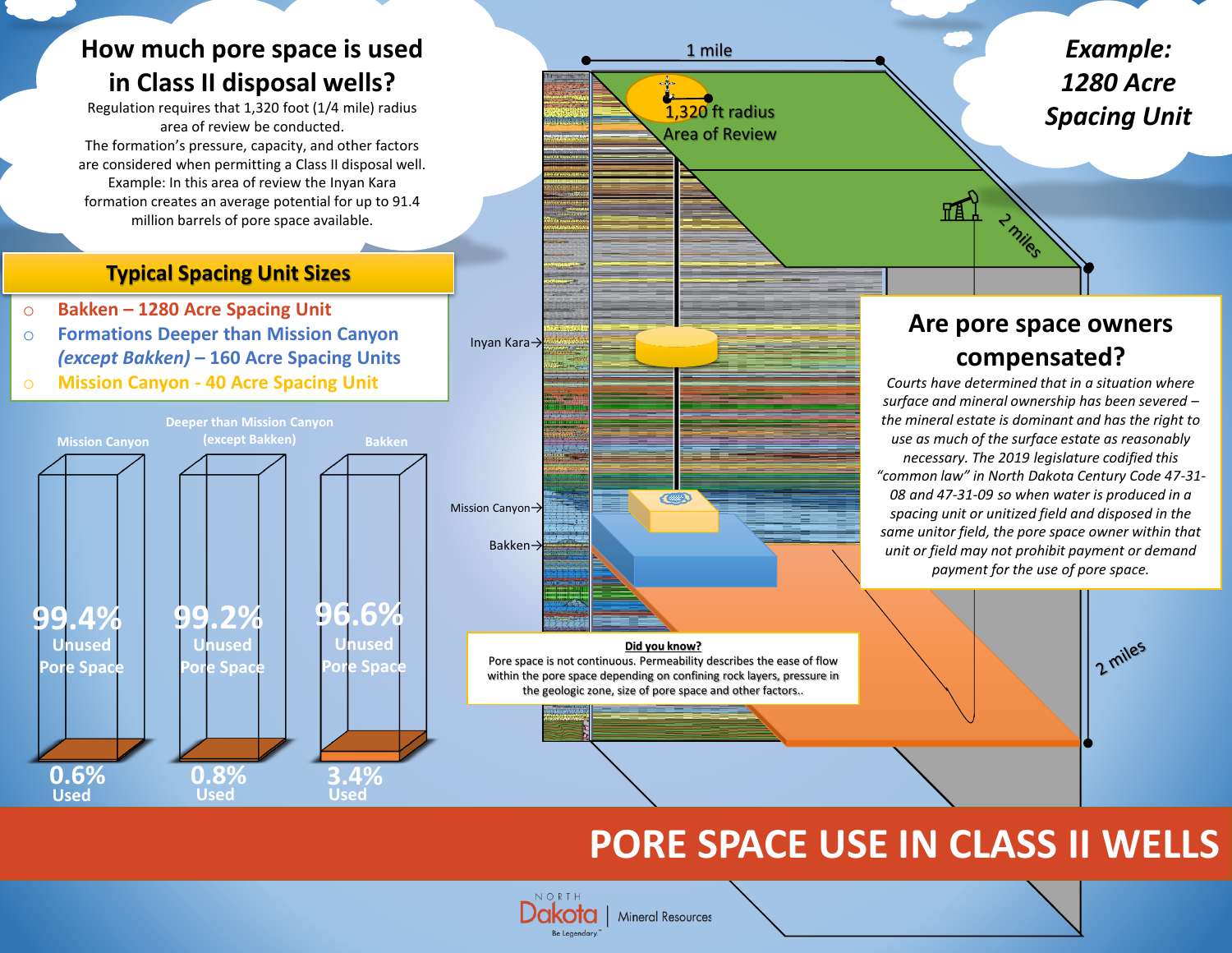## **How much pore space is used in Class II disposal wells?**

Regulation requires that 1,320 foot (1/4 mile) radius area of review be conducted. The formation's pressure, capacity, and other factors are considered when permitting a Class II disposal well. Example: In the Elmore Madison Unit's area of review the Inyan Kara formation creates a potential for up to

58.5 million barrels of pore space available.





# **PORE SPACE USE IN CLASS II WELLS**

NORTH **Mineral Resources** Be Legendary

the geologic zone, size of pore space and other factors..